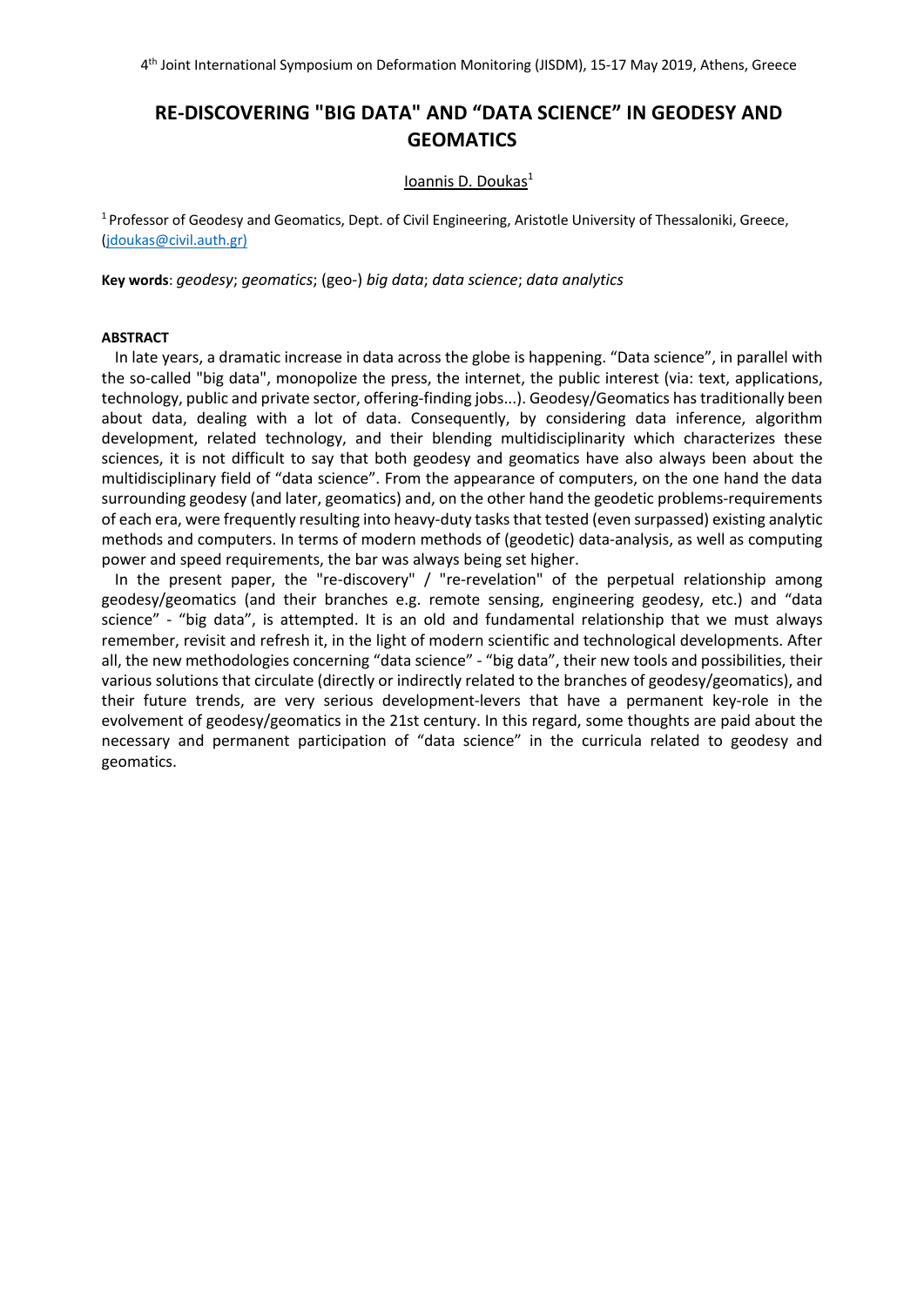# I. INTRODUCTION

Nowadays, a wave of critical (scientific and technological, as well) events occur (on a daily basis) everywhere (around the globe mainly, but for the present….). Three of them, do play a dominant role related to the "area" of this paper:.

A. Products, strategies and processes, through the exploitation of new technologies, undergo a fundamental adjustment within an organization. All of this is contained in the general term "Digital transformation". In close relation to this, we have the following two:

B. The strong entry of connected manufacturing and the digital convergence between industry, business and other processes. All these events are meant by the cyber-physical transformation of manufacturing, called with the name "Industry 4.0" (i.e. the fourth industrial revolution). Cyber Physical Systems (CPS) (considered as the core of future production), are capable of substantial changing of both, the way the technical systems are constructed nowadays and, the way of interaction between people and their environment, in many domains. There are five key-areas that make up the backbone of Industry 4.0: (i). Data (collection, processing), (ii). Decentralization and service orientation, (iii). Networking – integration, (iv). Assistance systems and finally, (v). Self-organization and autonomy.

C. Since the term "Industry 4.0" is yet not very common outside Europe (mainly the German-speaking countries and Scandinavia are familiar with it), in many parts of the world the "Internet of Things (IoT)" and "Internet of Services (IoS)" (created and established from an open architecture, it is a global market of Webservices) are considered the equivalent alternative tools.

From a clearly technical aspect, the "Internet of Things (IoT) is a system of interrelated computing devices, mechanical and digital machines, objects, animals or people that are provided with unique identifiers and the ability to transfer data over a network without requiring human-to-human or humanto-computer interaction". From a simplified human aspect, the "Internet of Things means taking all the physical places and things in the world and connecting them to the internet".

These events have established the right conditions for the appearance of: "Data Science" and "Big Data". By taking into consideration the scientific fields and disciplines of Geodesy and Geomatics Engineering (GGE), they obviously have a direct (and strong) relationship with this new regime.

### II. DATA SCIENCE-BRIEF HISTORY-TERMS

The field of Data Science (DS) gets its deep roots within Statistics (statistical models, etc.). The idea of DS spans many diverse fields, and slowly (but steadily) it has been making its way into the mainstream for over fifty (50) years (!). "Officially", the DS story starts in 1962 when the American mathematician John Tukey published the article: 'The Future of Data Analysis' (Tukey, J., 1962). In this article, Tucker calls for a reformation of statistics, as he refers to an unrecognized (yet) science that it will have as its subject the learning from data, or 'data analysis'. Twelve years later, the Danish computer science pioneer Peter Naur publishes the book: 'Concise Survey of Computer Methods'. The most decisive and important thing in this book, is the fact that the term "data science" is used many times (Naur, P., 1974).

After these two milestones, the story is still evolving (a huge number of sources can be found in the bibliography and the Internet, as well).

Data science (DS) is the (computing-based) science that deals with raw data, in order to extract meaningful information from it. From then on, it aims to communicate the information that has emerged in order to create value. It is a modern scientific field that, through the analysis of data relating to a particular "subject", aiming at the discovery of knowledge (Pierson, L., 2017). DS deals with data (unstructured, structured) and includes everything related to data cleaning, preparation and, finally analysis. On the other hand, it is a resultant-science with components: mathematics, statistics, software programming, "intelligent" data recording, understanding / realizing things in different ways. The difference between DS and "classical statistics" is based (to a small extent) on the use of "unusual" programming languages that are not used in statistics, but mainly, DS differs from statistics on the need for "expertise" in the specific subjectmatter in which DS is used.

Statisticians usually have only a limited amount of expertise in fields outside of statistics, consequently they're almost always forced to consult with a subject matter expert to verify exactly what their findings mean and to decide the best direction in which to proceed. On the other hand, data scientists generally have (or are required to have) strong expertise in the field in which they work. By generating profound knowledge, they use their expertise to understand exactly what these indications mean in relation to the area in which they work. By quoting (Davenport and Patil, 2012) "A data scientist is a hybrid of data hacker, analyst, communicator, and trusted adviser". Indeed, an extremely powerful and rare combination is. Finally, when there are data-related problems that have to do with designing, building/implementing software solutions, then the solution is left to Data Engineering (DE) (Pierson, L., 2017).

Both, DS and DE, are dealing with the following data styles:

Structured: There is a "traditional" RDBMS (relational database management system) where data is stored, processed, and manipulated.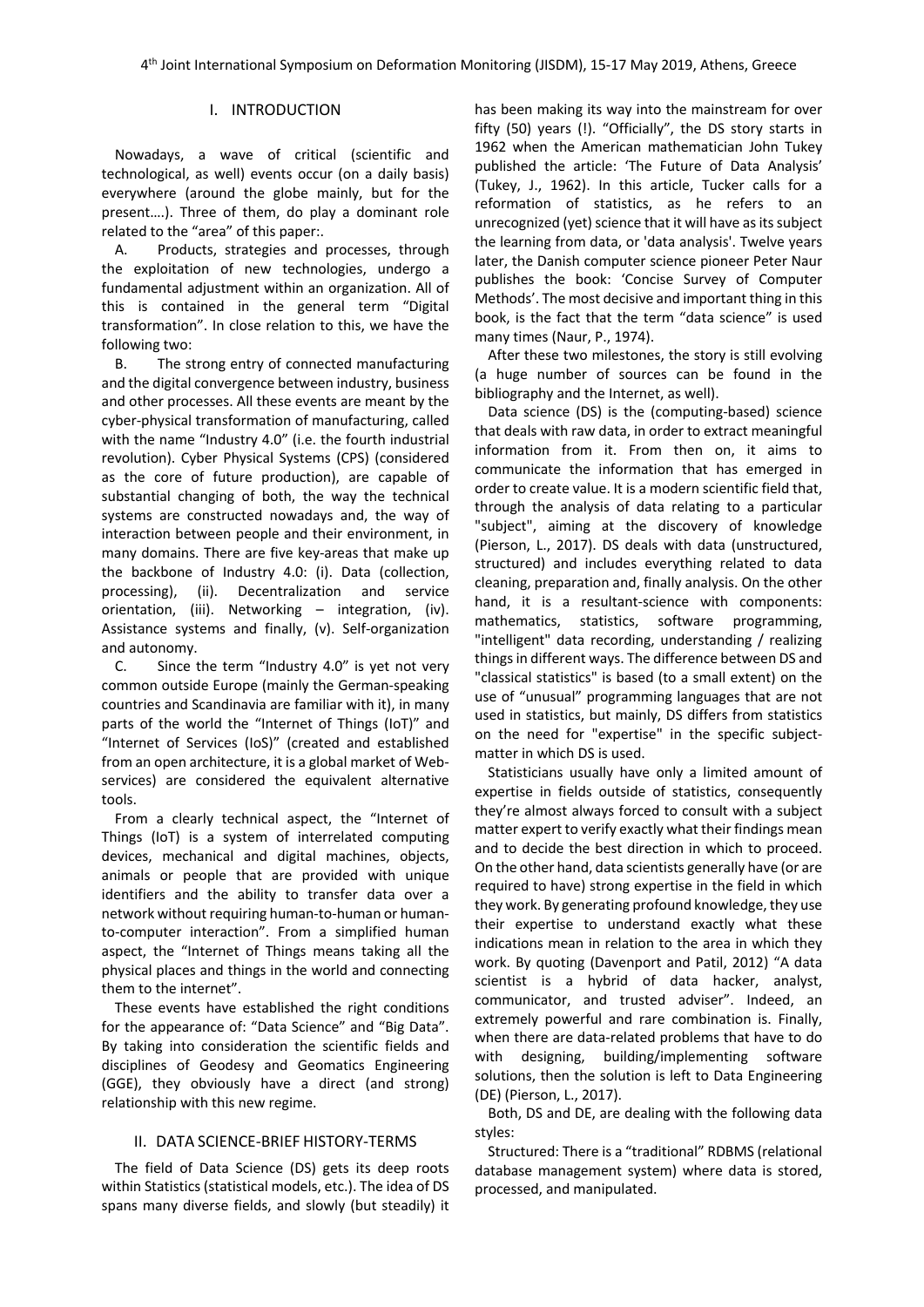Unstructured: Data doesn't fit into a RDBMS, since usually is generated from human activities.

Semi-structured: Fact 1, data doesn't fit into a RDBMS. Fact 2, this data is structured by tags which help in creating a form of order (and hierarchy, as well) in this data.

#### II.1. Data Science-Elements: Big Data

Although the term 'Big Data' (BD) is "officially" introduced by the Oxford English Dictionary in 2013, Roger Mougalas (of O'Reilly Media) is the first person who uses this term in its 'modern context' (in 2005). He relates the term BD with a large dataset that is (almost) impossible to manage - process using 'traditional' tools. So, 2005 is the year in which the BD-revolution began and has been established since then. The companion of BD is Metadata which (in a simplified explanation) deals with "data about data" (Rouvroy, A.,2016)

BD can carry "big errors" such as: lack of consistency and reliability, "false" data, noise, lack of representativeness, incomplete information (of course there are also ethical issues, personal data issues, etc.) (Liu, J., et al. 2016). One of the major constraints to success with big data, is of course the human factor. Southekal gives a very detailed presentation of indicative BD-problems (Southekal, P., 2017).

Found in the Web, below is quoted some interesting information and facts about BD on Earth:

1900: The amount of human knowledge doubled every 100 years.

2013: IBM shared statistics showing 90% of the data in the world had been created within the last two years (!!) This means that now for university students, the newest knowledge that they receive during the first year of training already in the third year becomes obsolete.

Nowadays: Due to global "digitalization", the amount of human knowledge doubled every 2 years. At the same rate, the volume of new data produced by mankind is growing

2018-2025: The data volume generated worldwide is set to rise its current level of 33 zettabytes (2018) to around 175 zettabytes by 2025 !! (Reisnel, D., et al. 2018).

How big is 175 ZB?? :

-One zettabyte is equivalent to a trillion GBs

-In case someone is able to store the entire Global Datasphere on DVDs, the result will be a stack of DVDs that could get that person to the moon 23 times or circle Earth 222 times…….

According to the UN, these changes are no longer linear in time, they are exponential, that's why the new digital world is called 'exponential'. Consequently, the fact today is that BD is everywhere, so technically speaking, 'big data' now really means 'all data' — or just 'data'. It is interesting to recall that a century ago, the resource in question was oil. Nowadays, similar concerns are being raised by the giant-companies (p.e. Amazon, Apple, Facebook, Google, Microsoft….) that deal in data. In simple words, the oil of the digital era is data (Economist, 2017).

#### Big data 10Vs:

Traditional BD is defined (by a 2011-report from McKinsey Global Institute) as featuring one (or more) of the following 3 V's: Volume, Velocity, and Variety (Manyika et al. 2011). A rough internet search shows that, in less than 10 years, these Vs easily became ten (for the present, of course….), as follows:

#1: Volume: The best-known characteristic of BD.

#2: Velocity: The speed at which data is being generated, produced, created, or refreshed.

#3: Variety: There is structured data and mostly unstructured data (but also semi-structured) as well. Most big data seems to be unstructured, but let's not forget that besides "typical data" such as: audio, image, video files, and other text formats, there are also: log files, click data, machine - sensor data, etc.

#4: Variability: It refers to: (i). The number of inconsistencies in the data (ii). Multiple data dimensions, since there are many and different data types and sources (iii). The inconsistent speed at which BD is loaded into the database.

#5: Veracity: As any or all of the above properties increase, the veracity (confidence or trust in the data) drops. It refers more to the following: the provenance or reliability of the data source, its context, and how meaningful it is to the analysis based on it.

#6: Validity: Similar to veracity, it refers to how accurate and correct the data is for its intended use (about 60 % of a data scientist's time is spent cleansing data before being able to do any analysis).

#7: Vulnerability: Big data, undoubtedly brings new security concerns.

#8: Volatility: It is dealing with questions like: 'How old does data need to be before it is considered irrelevant, historic, or not useful any longer?', 'How long does data need to be kept for?'.

#9: Visualization: There are heavy-duty technical challenges (concerning: limitations of in-memory, poor scalability, poor technology, functionality, response time).

#10: Value: If there is no value derived from the data, then all the above characteristics of BD are meaningless !..

#### II.2. Data Science-Elements: Data Analytics

Data Analytics (DA): The science of examining raw data with the purpose of drawing conclusions about that information. It involves applying an algorithmic or mechanical process to derive insights. The focus of DA lies in inference, which is the process of deriving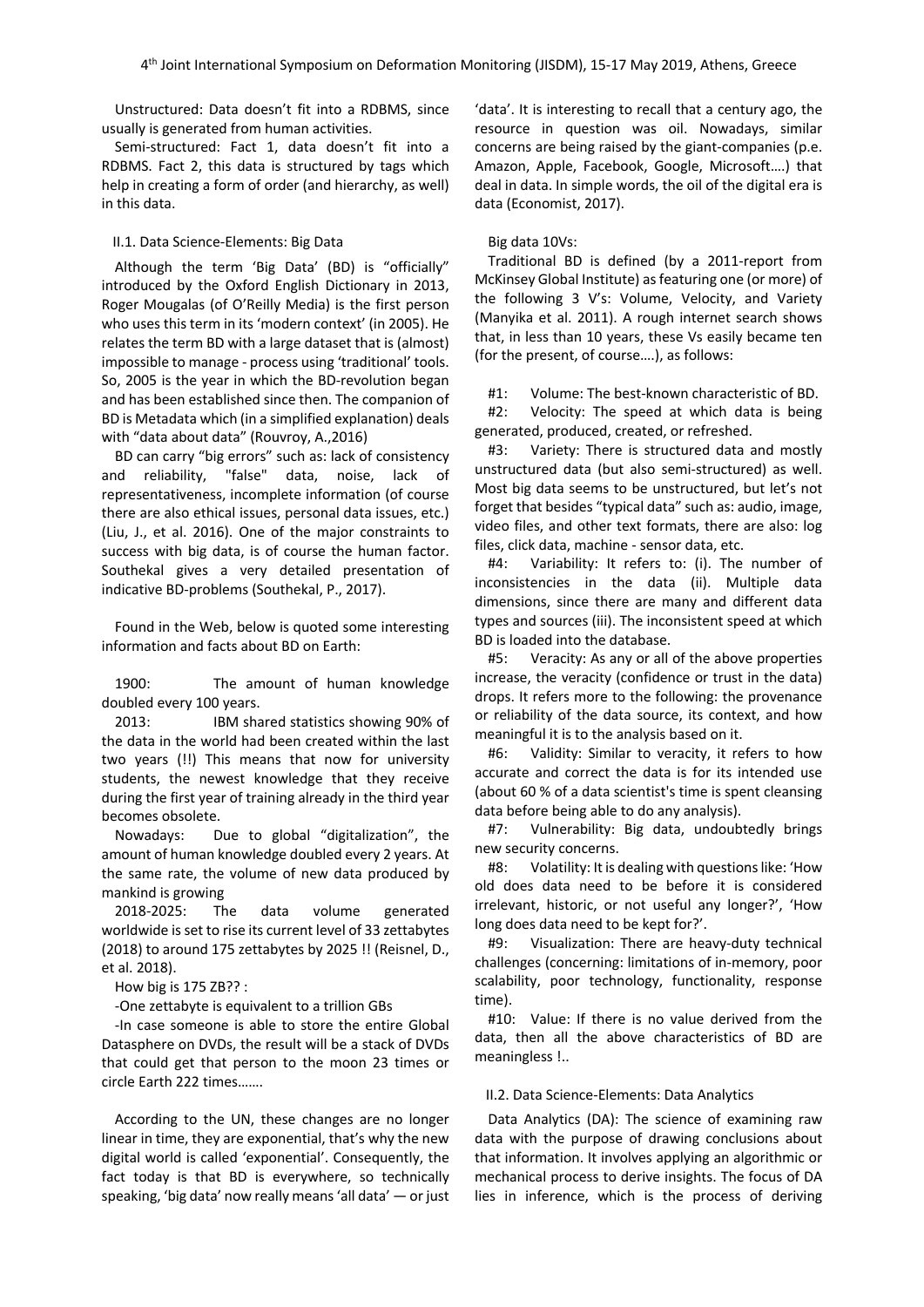conclusions that are solely depended on what the researcher already knows.

#### There have always been four types of DA:

Descriptive: It reports on the past. Using data aggregation and data mining, it responds to the questions, "What happened and Why?" and contributes to summarize results.

Diagnostic: It uses the data of the past to study the present. It responds to the questions "Why did this particular something happen?", "What went wrong?"

Predictive: It uses insights based on past and current data to predict the future (an event, a trend, etc.). Using statistical modeling and simulation, it responds to the question, "What will happen?" and contributes to informed decisions concerning the future.

Prescriptive: This is the most effective DA-tool to deal with data insights in order to generate value from it. It uses models to specify optimal behaviors, processes, structures, systems and actions. Using heuristics and optimization models, it responds to the question, "What should be done?" and contributes to making complex time-sensitive decisions.

#### The Evolution Of DA

1. Analytics 1.0 - The Era of Business Intelligence-BI (born in the mid-1950s). 2. Analytics 2.0-The Era of Big Data (emerged in the mid-2000s when internet and social media companies—Amazon, Google, eBay, etc. began to amass and analyze new/different kinds of information). 3. Analytics 3.0-The Era of Data-Enriched Offerings. 4. Analytics 4.0-The Era of Automated Analytics: On the way to the next stage in analytic maturity. The combination of data-mining techniques and machine learning algorithms, along with the existing DA (descriptive, predictive, prescriptive), now comes to full fruition.

#### II.3. Data Science-Elements: Data Mining

Data Mining (or Knowledge Discovery in Databases-KDD): The process of sorting through large sets of data to identify patterns and create/establish relationships to solve problems through data. The number of standards and rules produced by data mining system is huge. In any case, measures of pattern interestingness (whether objective or subjective) can be utilized to direct the discovery process, and knowledge is represented by any identified interesting pattern. Representative data mining models indicatively are: Decision Trees, K-Means, Naive Bayes, Neural Networks, Support Vector Machines (SVM) (Jha, A. et al. 2016).

#### II.4. Data Science-Elements: Machine Learning

The superset is "Artificial Intelligence-AI", which refers to any kind of technique which enables computers to mimic the human intelligence, through the following means: decision trees, deep learning, 'ifthen'-rules, logic, machine learning (ML).

Machine learning -ML-(or algorithmic learning): It is a subset of AI. It includes complex and impalpable statistical techniques, which enable machines to improve at tasks with experience. By applying (in an iterative manner) algorithmic models to data, hidden patterns or trends are discovered by computer, which are predictive-tools. Three are the main learning methods: (i) Supervised, (ii) Unsupervised, and (iii) Semi-supervised (Pierson, L., 2017).

Finally, a subset of ML is "Deep Learning" which contains algorithms permitting software to train itself, in order to carry out tasks. All these by using multilayered neural networks exposed to ….big data data.

## II.4. Data Science-Elements: Methods, Software

The scientific field of DS is so wide, that it is impossible to be described effectively in a few pages. Some indicative "must-skills" are given here, if the target is one to become a:

A. Data Scientist:

Programming skills: R, Python (Python, Java, Perl, C/C++ are the most common coding languages that are used in DS).

Hadoop platform (a set of open source programs and procedures, which can be used as the "backbone" of big data operations, by everyone).

Apache Hive data warehouse (software that facilitates reading, writing, and managing large datasets residing in distributed storage using SQL)

Apache Pig (a platform for analyzing large data sets, which consists of a high-level language for expressing data analysis programs, coupled with infrastructure for evaluating these programs).

SQL - NoSQL database coding

#### B. Big Data professional:

Analytical skills: To be able to make sense of the data. Creativity: Capturing and applying new ideas and methods in order to: gather, interpret, and analyze a data strategy

Math-Stat skills: Knowledge and experience to oldfashioned "number crunching". This is extremely crucial, be it in DS, DA, or BD.

Computer science: Continuous pursuit (and need) to come up with algorithms to process data into insights.

Business skills: Understanding of both, the business objectives, as well as the underlying processes that drive the growth of the business.

#### C. Data Analyst:

Data Intuition: Ability to think like a data analyst Programming skills: R, Python

Statistical-mathematical skills: Descriptive and inferential statistics, experimental designs.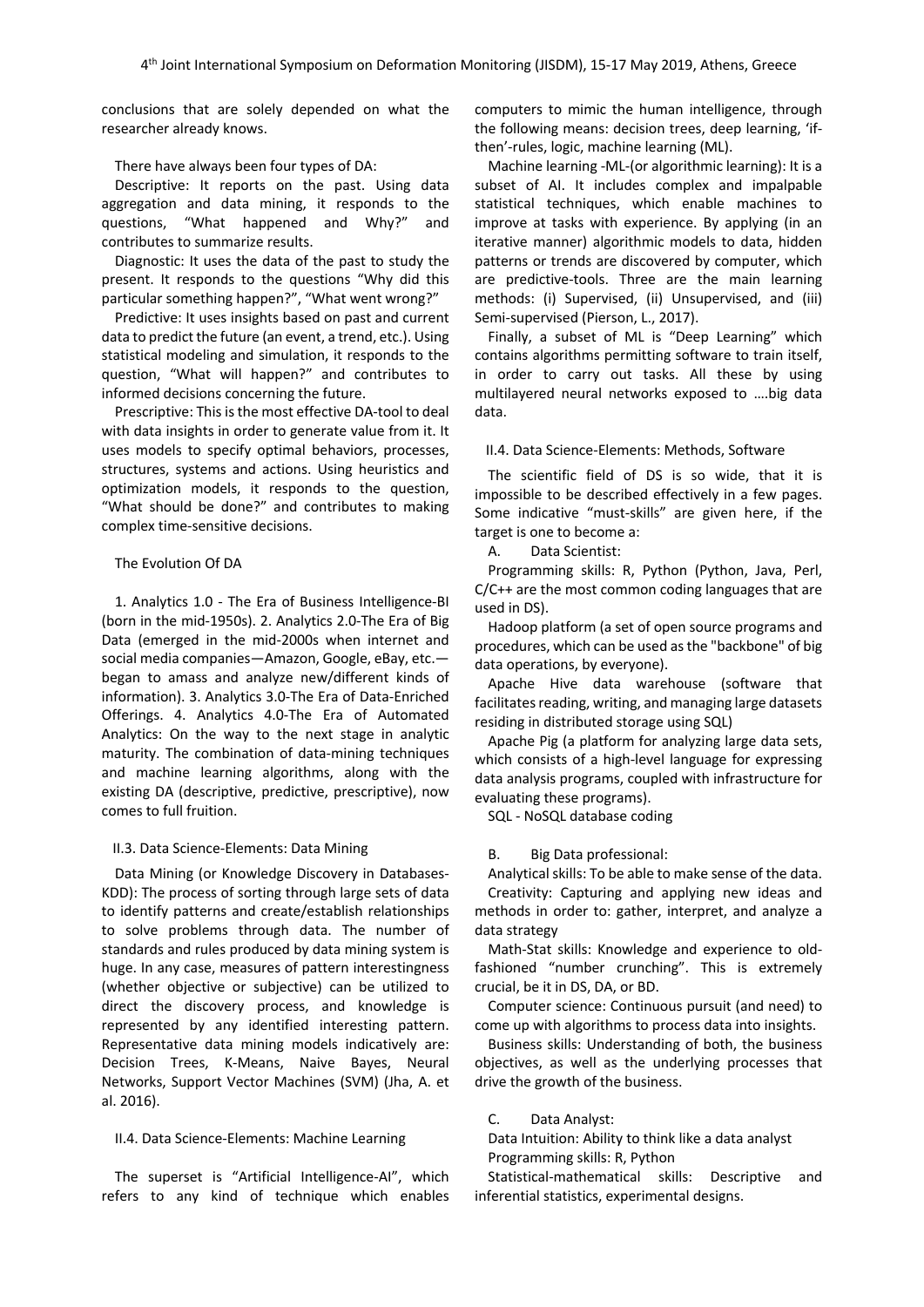ML-skills: Transforming/Mapping raw data - convert it into another format (Data wrangling or Data munging), with the intent of making it more appropriate and valuable.

Communication and Data Visualization skills.

## III. RELATIONS WITH GEODESY & GEOMATICS

In the GeoBuiz Report (2018 Edition), five sections are found concerning the new digital era and the geodetic/geomatics arena: Global Geospatial Industry, GNSS & Positioning Technologies, GIS/Spatial Analytics Technologies, Earth Observation (EO) Technologies, and 3D Scanning Technologies. Of course, by breaking down the above sections, we could see sub-sections which are really "serious big data producers" like (in alphabetic order):

3D -AR (Augmented Reality), 3D-VR (Virtual Reality), Building Information Modelling (BIM, GeoBIM, Historic-BIM), Cadastral surveying, Cartography, Disaster Monitoring, Management, Earth observation (EO), Earth sciences, Engineering Surveying, Geocomputation, Geodesy, Geodetic Metrology (Industrial Metrology, 3D-Metrology, Large Volume Metrology, Technical Geodesy), Geography, Geomatics-Geoinformatics, Geosensors-Geosensorics (IoT, Edge devices), GeoWeb-SensorWeb, GIS and applications-Spatiotemporal analysis, GIS and Automated Mapping/Facilities Management, GNSS and applications (PNT, GPS-weather forecasting, tracking, etc.), High Definition Surveying, Hydrography-Hydrographic surveying, Laser Scanning/LIDAR, Location-based services, Photogrammetry, Remote Sensing, SLAM/SLAMMOT, Smart cities, Surveying-Topography, Unmanned Vehicles (air, ground, water)….

All the above do give BD and on top of that, it is obvious that DS is always and everywhere present. After all, people dealing with GGE are familiar with this new era of tools. Simply, because they have a good and long history in common. The whole "new thing" started (Davenport, T.H., 2014) as "Decision support" (1970- 1985) where data analysis was performed to support decision making. Then (1980-1990), there was the new phase of "Executive support", i.e. analysis aiming to produce decisions by senior executives. In the decade (1990-2000) the development upgraded to OLAP-Online analytical processing, i.e. analysis of multidimensional data-tables with software. Between 1989-2005, the first choice was BI-Business intelligence (data-driven decisions, with emphasis on reporting). Between (2005-2010) the main role is played by Analytics, focused on math-stat analysis for decisions. Finally, from 2010 to present, BD-DS are everywhere, with a focus on very large, fast-moving, unstructured data.

This brief timeline of data-analysis is very well known to geodesists firstly (and geomatics-people, later) because:

(i). Their data was – depending on the time (each era) of the evolution of GGE - just …big data (ii). The methods they were using (use and will use) are parts or modifications or copies of the mentioned above techniques/methods.

The biggest part of the GGE-big data nowadays, is Spatial data i.e. discrete representations of continuous phenomena (Evans M.R. et. Al. 2019). Spatial data is represented with the following basic models: (a). Raster (grid): satellite images are good examples of raster data, (b). Vector: consist of points, lines, polygons, and their aggregate (or multi-) counterparts, and (c). Network: graphs consisting of spatial networks form another important data type used to represent road networks.

The instances of the above data types that exhibit at least one of the 3 V's (i.e. volume, velocity, and variety) are defined as "Spatial Big Data" (SBD) (Karimi, H.A. 2014). Even better, a fresh (modern) term already exists, "Geo Big Data" (Hayasi, Y. et al. 2016).

The major factors that have facilitated and strengthened the rise of IoT are: (i). Increased adoption of machine learning practices (ii). Increased deployment of sensor technologies, and (iii). Improved real-time data processing capabilities.

These three factors have a significant impact on Geospatial analysis: Sensor nodes (Doukas, I.D. 2016) create data which is timestamped and geo-locationstamped. The meaning of a "thing", in the context of the Internet of things (IoT), needed to be noted here: "Thing" is an entity or physical object that has a unique identifier, an embedded system and the ability to transfer data over a network. These "things" are surely expected to become active elements in business, information, research and social processes (Hassan, F. 2018). Many IoT applications consider both, the location of an edge device-"thing" (i.e. a network device that has an immediate or direct connection to the Internet or an external non-propriety network), as well as the proximity, with respect to other connected devices. Consequently, a heavy processing demand of multidimensional geospatial data, and DA capabilities as well, are both a must. Only a GIS application is the solution for such demanding tasks. The powerful alliance of GIS and IoT network and data technologies: (i). Makes attainable the real-time spatiotemporal DA, (ii). Enables geo-insights to be delivered at the right time and place, precisely when these insights are actionable.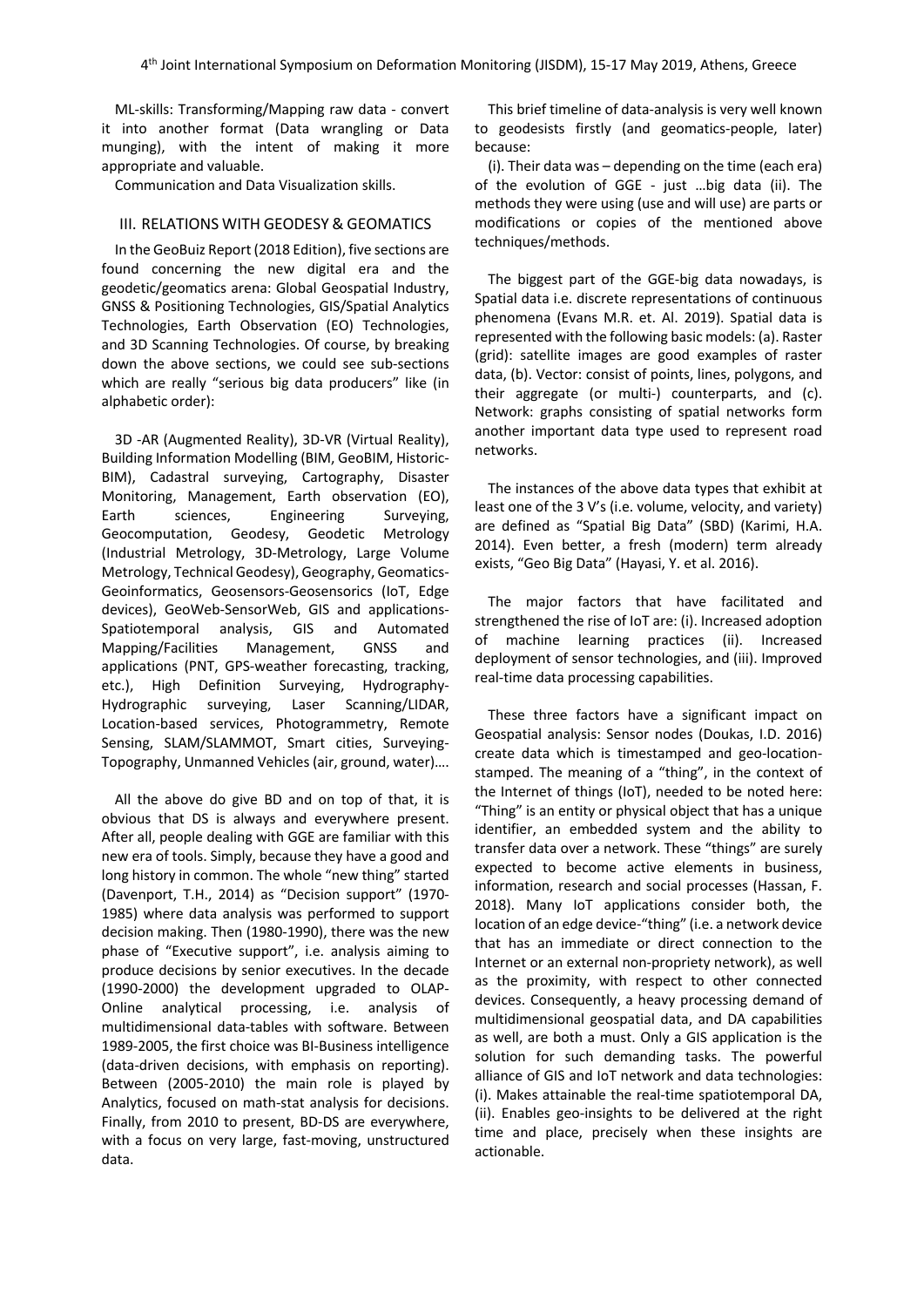4th Joint International Symposium on Deformation Monitoring (JISDM), 15-17 May 2019, Athens, Greece

# IV. GGE-EDUCATION NEEDS

Because of the tight space limitations, the comments here are exclusively based on an excellent paper (Hong, T., et al. 2018). In most of their findings, by just replacing "power" (even "grid", "energy") with "GGE", the result is (almost) a perfect match, and it is easily applicable on GGE. ! Let's see the quotations of just three (3) of their key-remarks (but modified with GGE):

1. After gathering various perspectives from members of academia, industry, and government, we have to propose an interdisciplinary and entrepreneurial approach to revising the traditional GGE curriculum for training the next generation of "GGE data scientists"

2. Ideally, university GGE programs are supposed to provide fresh graduates with skills that meet the current and emerging needs of the GGE industry. However, the mainstream GGE curriculum in the past has rarely recognized DA as a crucial component.

3. After a decade-long GGE modernization effort, the GGE industry is now sitting on a gold mine of data. We now have the opportunity to dig into the data, gain valuable insights, and make the decisions needed to run the most complex man-made system on earth. Let's start with training the next generation of GGE data scientists!

## V. LOOKING TO THE FUTURE

The Future of DS has two paths to expand:

Algorithms (p.e. Cognitive Machine Learning, Embedded Deep Learning, Hyperfast DA, Massive-scale graphs, Natural Language generation, Spatio-temporal Predictive DA, Structural database generation, etc.)

Applications (Blockchain and Cybersecurity, Disaster management Geosensorics, Healthcare, Internet of Things and …Internet of "Everything", Smart "Everything", etc.). We are in front of Tiny Stuff and Smart Dust: Computers smaller than a grain of sand, sprayed (to measure chemicals in the soil, for SHM-Structural Health Monitoring) or injected (yes, in the human body).

The general context is extra-turbulent. Of course, its subset of geo-context, is behaving (at least) the same. Well documented, accurate and on-time decisions needed to harmonize the GGE (science-profession) with these contemporary "intruders". On the foundations of that, the issue of harmonizing university education with DS is of crucial importance.

The circumstances impose that all (most probably) should agree with Albert Einstein: "Everything should be made as simple as possible, but not simpler".Because of the tight space limitations, the comments

## REFERENCES

Davenport, T.H. (2014). Big Data at Work-Dispelling the Myths, Uncovering the Opportunities. ISBN 978-1- 4221-6816-5, Harvard Business School Publishing.

Davenport, T.H. and Patil, D.J. (2012). Data Scientist: The Sexiest Job of the 21st Century, Harvard Business Review, October 2012.

Donoho, D. (2015). 50 Years of Data Science, Tukey Centennial workshop, Princeton NJ, Sept-18 -015.

Doukas, I.D. (2016). On the High-tech Onrush of Sensors, Geosensors, Sensor Fusion and their Networks. Their Influence on Geodesy and Geomatics. "Measuring and Mapping the Earth"-Honorary Volume dedicated to Professor Emeritus Christogeorgis Kaltsikis, pp. 148-164, Ziti Publications, Thessaloniki.

Economist (2017). Regulating the internet giants-The world's most valuable resource is no longer oil, but data, (economist.com/leaders/2017/05/06/theworlds-most-valuable-resource-is-no-longer-oil-butdata), (Accessed: 14-1-2019).

Evans M.R., Oliver D., Yang K., Zhou X., Ali R.Y., Shekhar S. (2019). Enabling Spatial Big Data via CyberGIS: Challenges and Opportunities. In: Wang S., Goodchild M. (eds) CyberGIS for Geospatial Discovery and Innovation. GeoJournal Library, vol 118. Springer, Dordrech.

GeoBuiz Report (2018 Edition). Geospatial Industry Outlook & Readiness Index. Geospatial Media and Communications Pvt. Ltd.

Goodchild, M.F. (2018). Big Geodata. Comprehensive Geographic Information Systems, 19-25, DOI: 10.1016/b978-0-12-409548-9.09595-6.

Hajirahimova, M.S. and Aliyeva, A.S. (2017). About Big Data Measurement Methodologies and Indicators, International Journal of Modern Education and Computer Science (IJMECS), Vol.9, No.10, pp. 1-9, 2017 DOI: 10.5815/ijmecs.2017.10.01D.

Hasan, Q.F. (Ed.) (2018). Internet of Things A to Z: Technologies and Applications, First Edition. ISBN 978- 1-111-945674-2, John Wiley & Sons, Inc.

Hayasi, Y., Suzuki, Y., Sato, S. and Tsukahara, K. (2016). Disaster Resilient Cities-Concepts and Practical Examples. ISBN: 978-0-12-809862-2, Elsevier Inc.

Hilbert, M. and López, P. (2011). The World's Technological Capacity to Store, Communicate, and Compute Information, Science 01 Apr 2011, Vol. 332, Issue 6025, pp. 60-65, DOI: 10.1126/science.1200970.

Hong, T., Gao, D. W., Laing, T., Kruchten, D., & Calzada, J. (2018). Training Energy Data Scientists : Universities and Industry Need to Work Together to Bridge the Talent Gap. IEEE Power and Energy Magazine, 16(3), 66-73. doi:10.1109/mpe.2018.2798759.

Jha, A., Dave, M. and Madan, S. (2016). A Review on the Study and Analysis of Big Data using Data Mining Techniques. International Journal of Latest Trends in Engineering and Technology (IJLTET). Vol. 6 (3), pp. 94- 102.